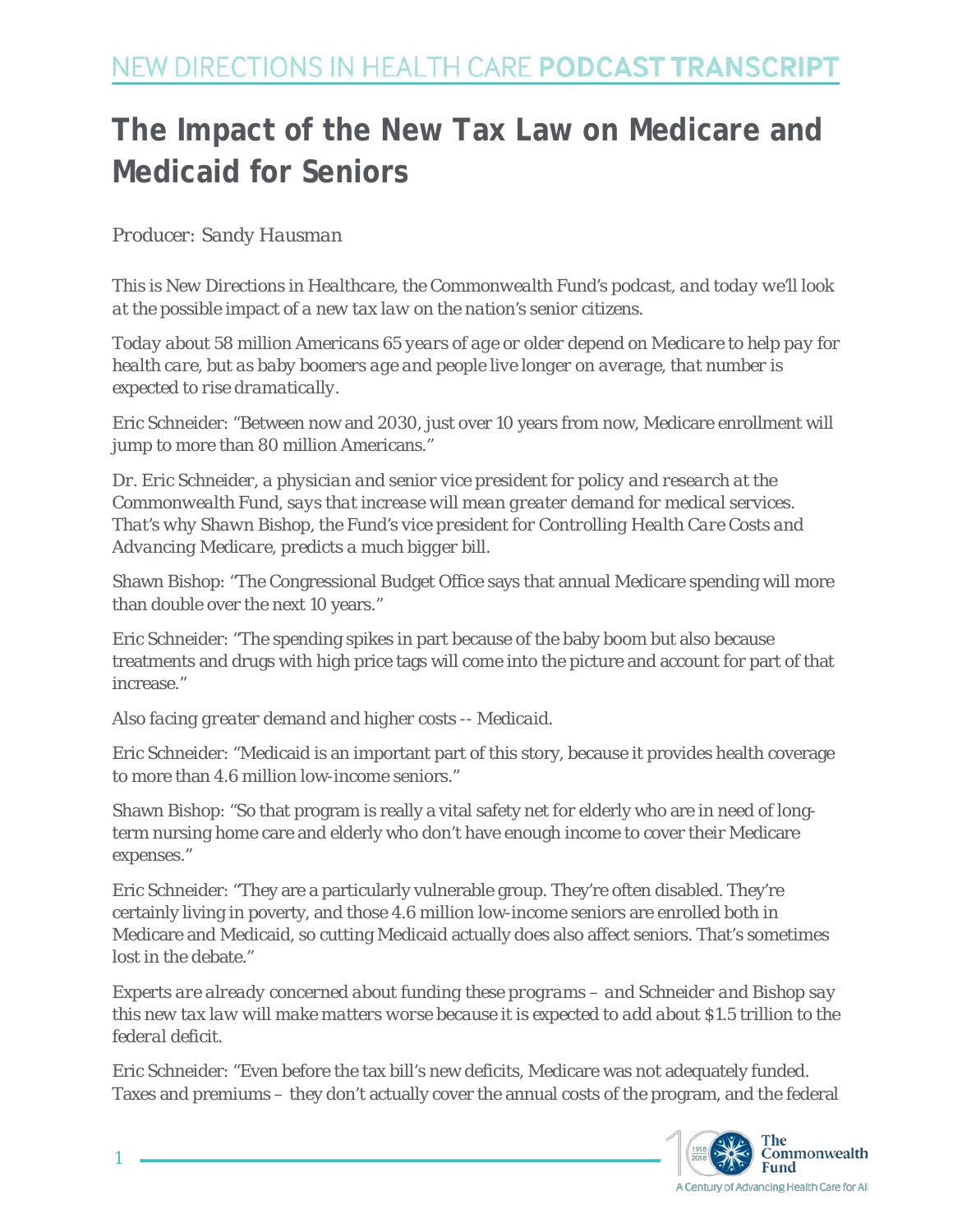government has been depleting the Medicare trust fund that covers hospital insurance through part A. The trustees of Medicare predict that the Part A Trust Fund will be depleted in 2029, right as the baby boom generation reaches these older ages."

Shawn Bishop: "And that's problematic, because the government is going to have to somehow figure out a way to make up for that deficit, and the question is going to be how?"

#### *One thing Congress might do is to cut the programs.*

Eric Schneider: "In 2016 at \$1.25 trillion spent, Medicare and the Medicaid program together account for about 30 percent of the federal budget. The math alone makes it attractive to cut Medicare and Medicaid in order to fill the hole created by the deficit. Proposals have focused on either reducing the number of beneficiaries or reducing spending per beneficiary. In order to reduce the number of beneficiaries, people have proposed increasing the eligibility age from 65 to 67 or even older, and that would result in fewer covered elderly. To reduce spending per beneficiary, people could institute caps, they could set limits on the benefits that Medicare insurance would cover or they could increase the cost-sharing."

### *In other words Congress could raise deductibles, copays and premiums, which some seniors already find hard to afford*

*Another possible solution lies with reforms to how we deliver health care and how we pay for it. The Commonwealth Fund's Shawn Bishop explains that right now providers make money by charging for each service – so if patients don't get well, doctors and hospitals end up making more. Under a system called value-based care, they're rewarded for better outcomes and penalized if people don't get better.*

Shawn Bishop: "Basically it is intended to give providers incentives to deliver the right care at the right time and at the right setting, and that is expected to show improvements in quality but also lower costs."

### *Schneider cites two other money-saving models, including the "medical home" where patients receive coordinated, team-based care*

Eric Schneider: "The patient-centered medical home that actually pays small amounts for coordination of care can reduce the use of high-cost hospital and emergency room care. A second innovation has been around what are called Accountable Care Organizations. These are larger organizations that could include hospitals and other providers that, together, can take a financial risk and actually share in savings if they are able to save money for the program and still deliver high quality affordable care."

## *So far, he and Bishop see signs of success.*

Shawn Bishop: "We are definitely seeing results from value-based payment. Those efforts have been in the Medicare program for at least a decade now, but they're really coming to fruition in terms of the impact they're having on Medicare spending. Just a decade ago, a growth rate that Medicare is experiencing today, which is near zero, would have been thought of as really impossible, but since 2010 average annual growth in Medicare per person spending has been just about one percent, and that contrasts to 7.4 percent growth rate in the decade before 2010."